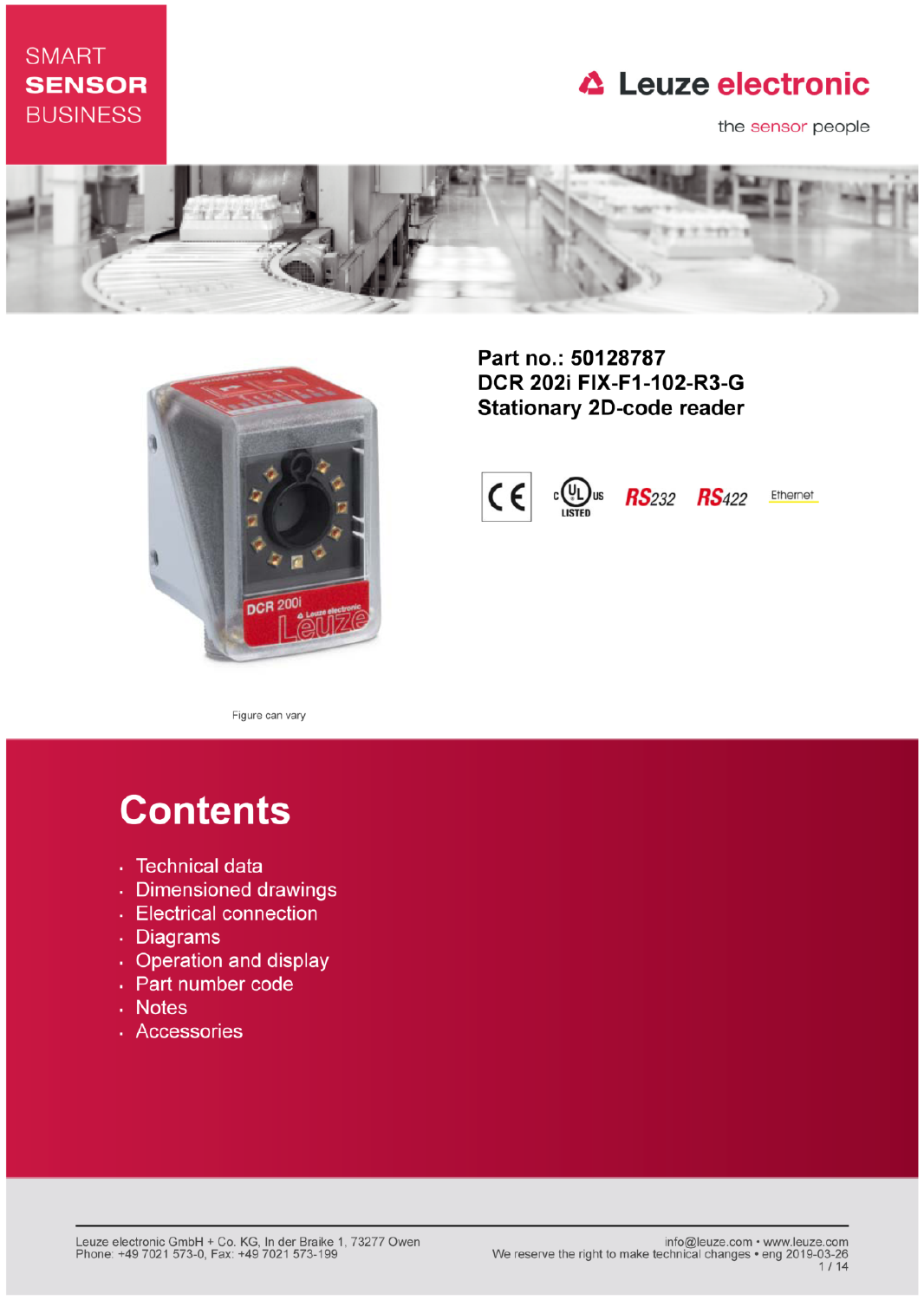## Part no.: 50128787 – DCR 202i FIX-F1-102-R3-G – Stationary 2D-code reader

#### **Technical data**

| <b>DCR 200i</b>                                                                                                                                                                                                                                                                         |
|-----------------------------------------------------------------------------------------------------------------------------------------------------------------------------------------------------------------------------------------------------------------------------------------|
| <b>CMOS</b>                                                                                                                                                                                                                                                                             |
|                                                                                                                                                                                                                                                                                         |
|                                                                                                                                                                                                                                                                                         |
| Reading of 1D codes<br>Reading of 2D codes                                                                                                                                                                                                                                              |
|                                                                                                                                                                                                                                                                                         |
|                                                                                                                                                                                                                                                                                         |
| 2/5 Interleaved<br>Aztec<br>Codabar<br>Code 128<br>Code 32<br>Code 39<br>Code 93<br>Data Matrix Code<br><b>EAN 128</b><br><b>EAN 8/13</b><br><b>GS1 Databar</b><br>GS1 Databar Omnidirectional<br>GS1 Databar QR code<br>GS1 Databar Stacked<br><b>PDF417</b><br>Pharma Code<br>QR code |
| <b>UPC</b>                                                                                                                                                                                                                                                                              |
|                                                                                                                                                                                                                                                                                         |
|                                                                                                                                                                                                                                                                                         |
| 70  360 mm                                                                                                                                                                                                                                                                              |
| LED, Red                                                                                                                                                                                                                                                                                |
| Pulsed                                                                                                                                                                                                                                                                                  |
| 1,280 px                                                                                                                                                                                                                                                                                |
| 960 px                                                                                                                                                                                                                                                                                  |
| $0.190.5$ mm                                                                                                                                                                                                                                                                            |
| 0.0685ms                                                                                                                                                                                                                                                                                |
| Monochrome                                                                                                                                                                                                                                                                              |
|                                                                                                                                                                                                                                                                                         |
| Polarity reversal protection<br>Short circuit protected                                                                                                                                                                                                                                 |
|                                                                                                                                                                                                                                                                                         |
| 18  30 V, DC                                                                                                                                                                                                                                                                            |
| 8 W                                                                                                                                                                                                                                                                                     |
|                                                                                                                                                                                                                                                                                         |
| 1 Piece(s)                                                                                                                                                                                                                                                                              |
|                                                                                                                                                                                                                                                                                         |
|                                                                                                                                                                                                                                                                                         |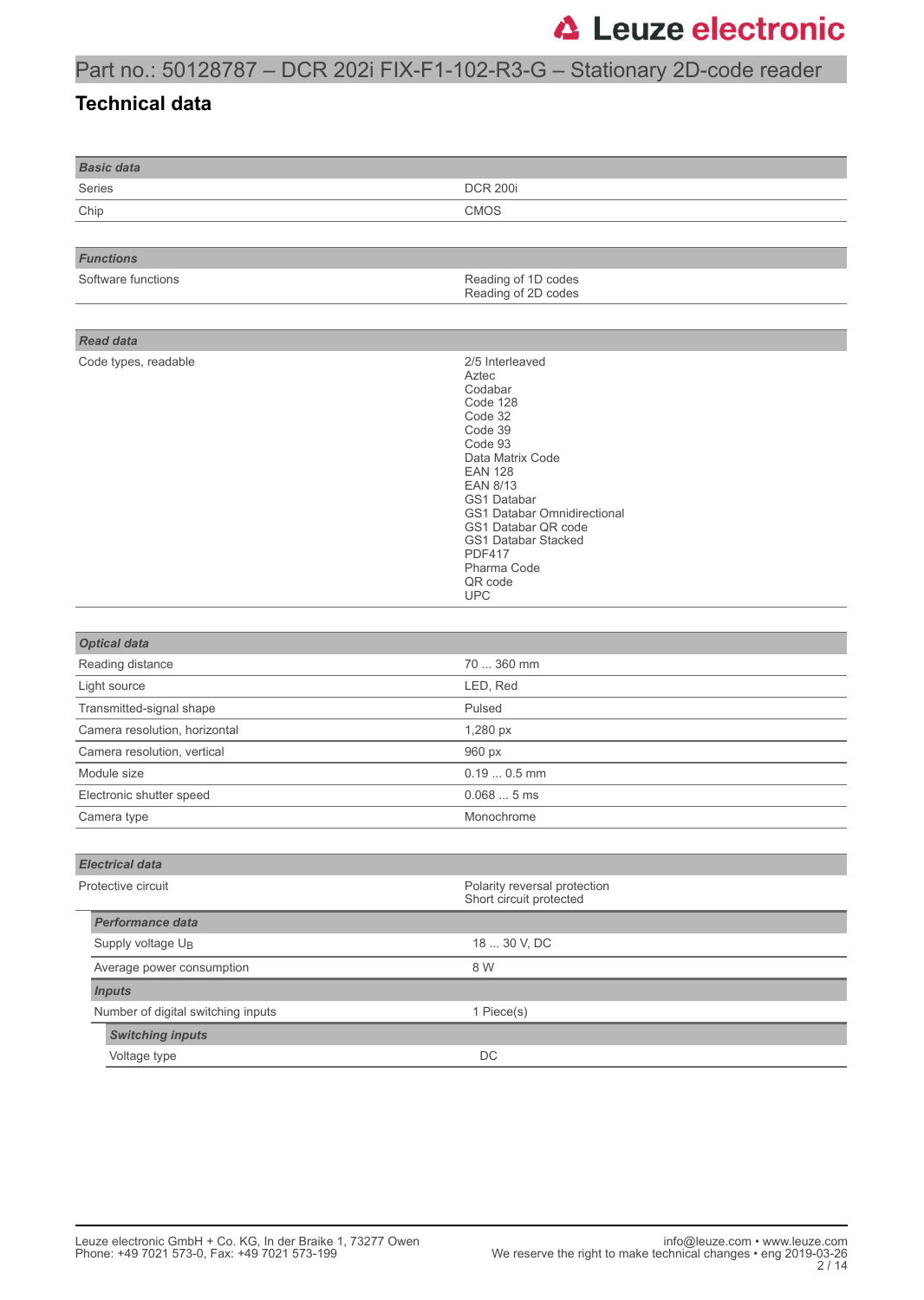### Part no.: 50128787 – DCR 202i FIX-F1-102-R3-G – Stationary 2D-code reader

| <b>Outputs</b>                      |                       |  |
|-------------------------------------|-----------------------|--|
| Number of digital switching outputs | 1 Piece(s)            |  |
| <b>Switching outputs</b>            |                       |  |
| Voltage type                        | <b>DC</b>             |  |
| Switching current, max.             | 100 mA                |  |
| <b>Switching output 1</b>           |                       |  |
| Switching element                   | MOSFET semiconductor, |  |
| Switching principle                 | +24 V switching       |  |
| <b>Inputs/outputs selectable</b>    |                       |  |
| Number of inputs/outputs selectable | 2 Piece(s)            |  |
| Voltage type, outputs               | <b>DC</b>             |  |
| Voltage type, inputs                | DC                    |  |

| <b>Interface</b>         |                                            |
|--------------------------|--------------------------------------------|
| Type                     | RS 232, RS 422, Ethernet                   |
| <b>RS 232</b>            |                                            |
| Function                 | Process                                    |
| Transmission speed       | 4,800  115,200 Bd                          |
| Data format              | Adjustable                                 |
| Start bit                | $\mathbf{1}$                               |
| Data bit                 | 8 data bits                                |
| Stop bit                 | 1 stop bit                                 |
| Parity                   | None                                       |
| Transmission protocol    | <stx><data><cr><lf></lf></cr></data></stx> |
| Data encoding            | <b>ASCII</b><br><b>Binary</b>              |
| <b>RS 422</b>            |                                            |
| Function                 | Process                                    |
| Transmission speed       | 4,800  115,200 Bd                          |
| Data format              | Adjustable                                 |
| Start bit                | $\mathbf{1}$                               |
| Data bit                 | 7, 8 data bits                             |
| Stop bit                 | 1, 2 stop bits                             |
| Parity                   | Adjustable                                 |
| Data encoding            | <b>ASCII</b><br><b>Binary</b>              |
| <b>Ethernet</b>          |                                            |
| Architecture             | Client<br>Server                           |
| Address assignment       | <b>DHCP</b><br>Manual address assignment   |
| Transmission speed       | 10 Mbit/s<br>100 Mbit/s                    |
| Function                 | Process                                    |
| Switch functionality     | None                                       |
| Transmission protocol    | TCP/IP, UDP                                |
|                          |                                            |
| <b>Service interface</b> |                                            |
| Type                     | Ethernet                                   |
| <b>Ethernet</b>          |                                            |

Function Service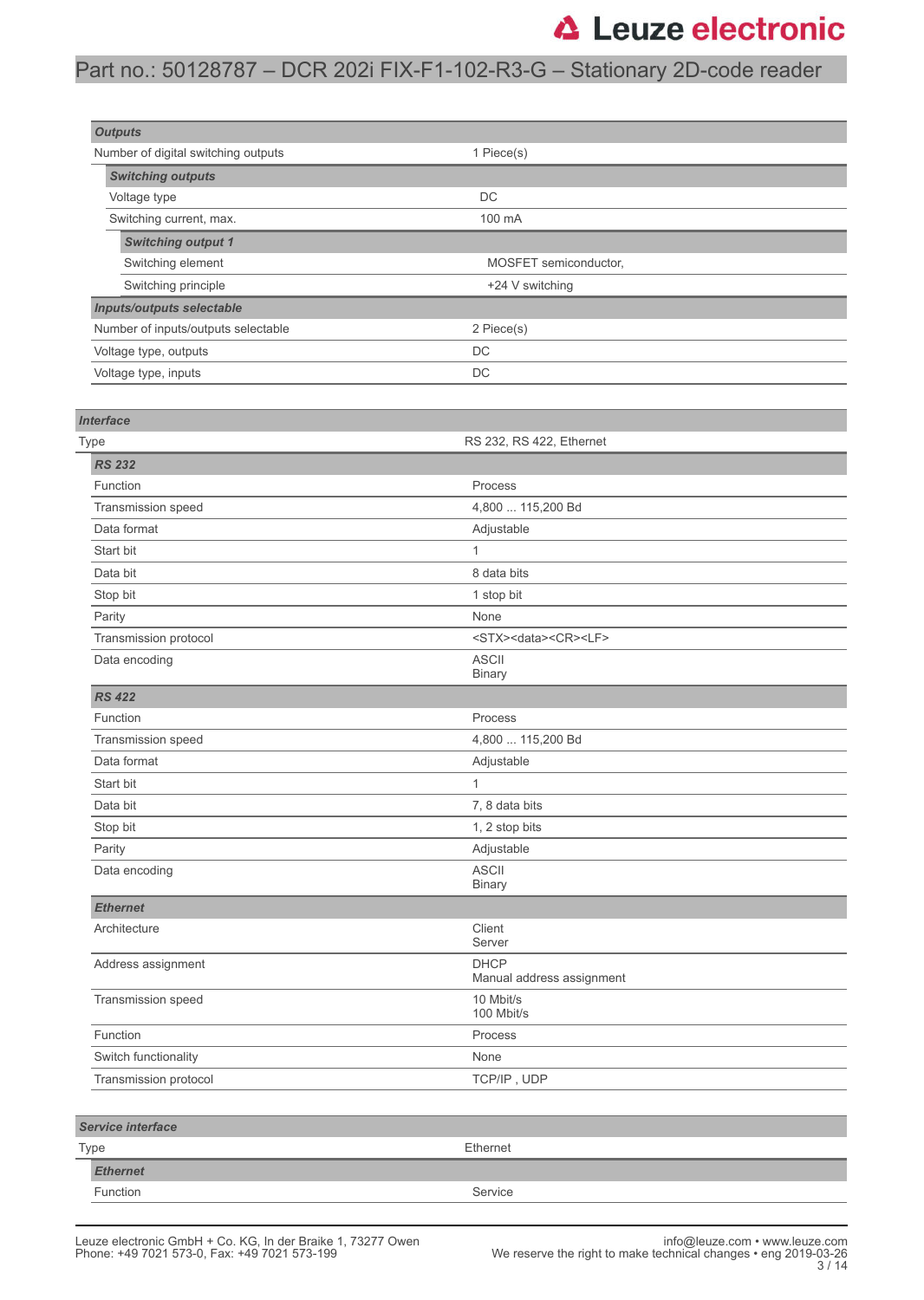### Part no.: 50128787 – DCR 202i FIX-F1-102-R3-G – Stationary 2D-code reader

| <b>Connection</b>                   |                                                             |
|-------------------------------------|-------------------------------------------------------------|
| Number of connections               | 2 Piece(s)                                                  |
| <b>Connection 1</b>                 |                                                             |
| Type of connection                  | Connector                                                   |
| Function                            | Data interface<br>Signal IN<br>Signal OUT<br>Voltage supply |
| Thread size                         | M12                                                         |
| Type                                | Male                                                        |
| Material                            | Metal                                                       |
| No. of pins                         | $12 - pin$                                                  |
| Encoding                            | A-coded                                                     |
| <b>Connection 2</b>                 |                                                             |
| Type of connection                  | Connector                                                   |
| Function                            | Configuration interface<br>Data interface                   |
| Thread size                         | M12                                                         |
| Type                                | Female                                                      |
| Material                            | Metal                                                       |
| No. of pins                         | 4-pin                                                       |
| Encoding                            | D-coded                                                     |
|                                     |                                                             |
| <b>Mechanical data</b>              |                                                             |
| Design                              | Cubic                                                       |
| Dimension (W x H x L)               | 43 mm x 61 mm x 44 mm                                       |
| Housing material                    | Metal<br>Plastic, Diecast aluminum, PC                      |
| Lens cover material                 | Glass                                                       |
| Net weight                          | 120 g                                                       |
| Housing color                       | Silver                                                      |
| Type of fastening                   | Mounting thread<br>Via optional mounting device             |
| <b>Operation and display</b>        |                                                             |
| Type of display                     | LED                                                         |
| Number of LEDs                      | 10 Piece(s)                                                 |
| Type of configuration               | Configuration codes<br>Teach-in<br>Via web browser          |
| Operational controls                | Button(s)                                                   |
| Function of the operational control | Adjustment mode<br>Auto-setup<br>Trigger                    |
|                                     |                                                             |
| <b>Environmental data</b>           |                                                             |
| Ambient temperature, operation      | 050 °C                                                      |
| Ambient temperature, storage        | $-20$ 70 °C                                                 |
| Relative humidity (non-condensing)  | 90 %                                                        |
|                                     |                                                             |
| <b>Certifications</b>               |                                                             |
| Degree of protection                | IP 65                                                       |
| Protection class                    | Ш                                                           |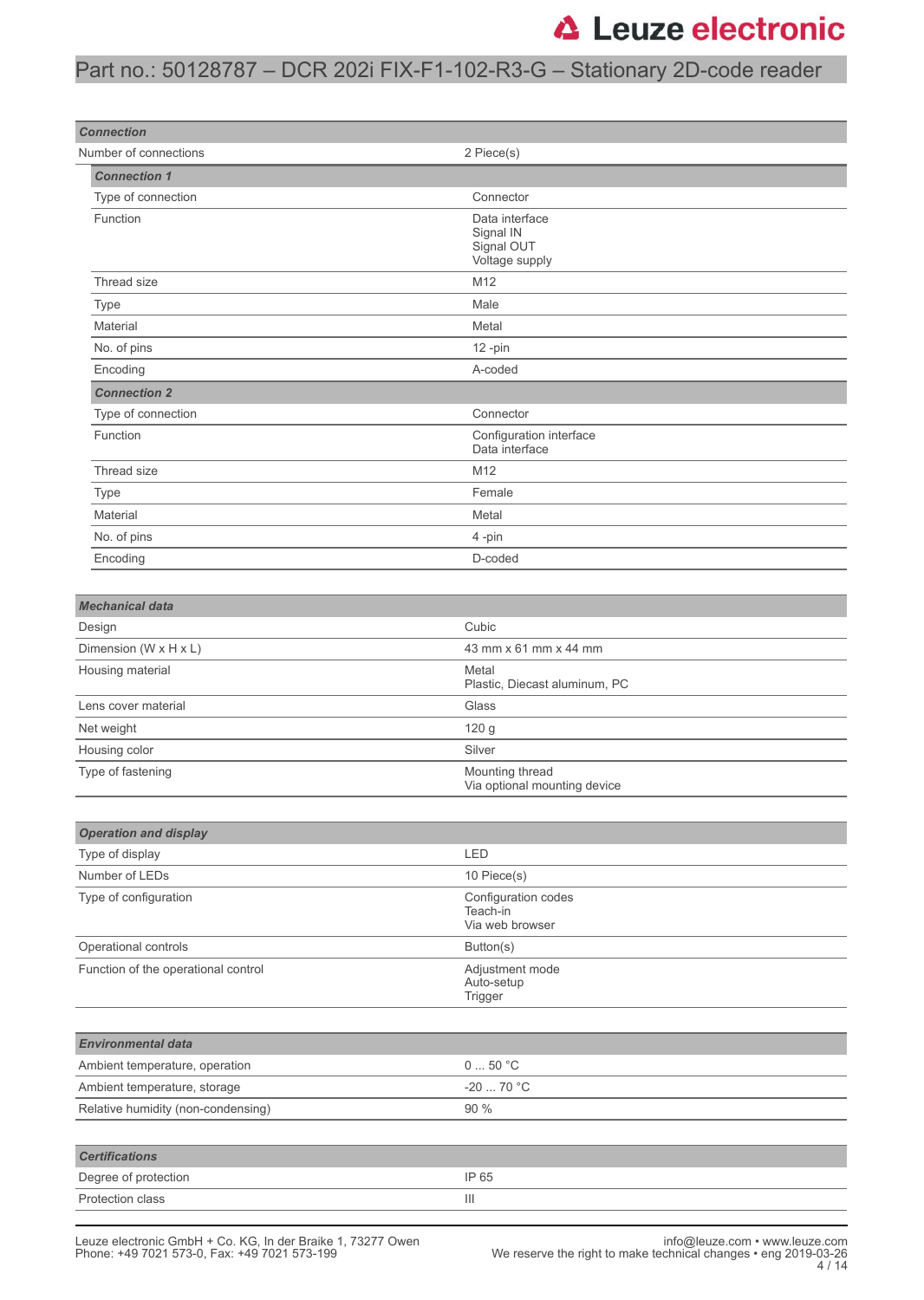### Part no.: 50128787 – DCR 202i FIX-F1-102-R3-G – Stationary 2D-code reader

| Certifications                                                  | c UL US                      |
|-----------------------------------------------------------------|------------------------------|
| Test procedure for EMC in accordance with standard              | EN 61000-6-2<br>EN 61000-6-4 |
| Test procedure for continuous shock in accordance with standard | IEC 60068-2-29, test Eb      |
| Test procedure for vibration in accordance with standard        | IEC 60068-2-6, test Fc       |
|                                                                 |                              |
| <b>Classification</b>                                           |                              |
| Customs tariff number                                           | 84719000                     |
| eC <sub>1</sub> @ss 8.0                                         | 27280103                     |
| eC <sub>1</sub> @ss9.0                                          | 27280103                     |
| <b>ETIM 5.0</b>                                                 | EC002999                     |

#### **Dimensioned drawings**

ETIM 6.0 EC002999

All dimensions in millimeters



#### **Electrical connection**

| <b>Connection 1</b> | <b>PWR/SWIO</b>                                             |
|---------------------|-------------------------------------------------------------|
| Type of connection  | Connector                                                   |
| Function            | Data interface<br>Signal IN<br>Signal OUT<br>Voltage supply |
| Thread size         | M <sub>12</sub>                                             |
| Type                | Male                                                        |
| Material            | Metal                                                       |
| No. of pins         | $12 - pin$                                                  |
| Encoding            | A-coded                                                     |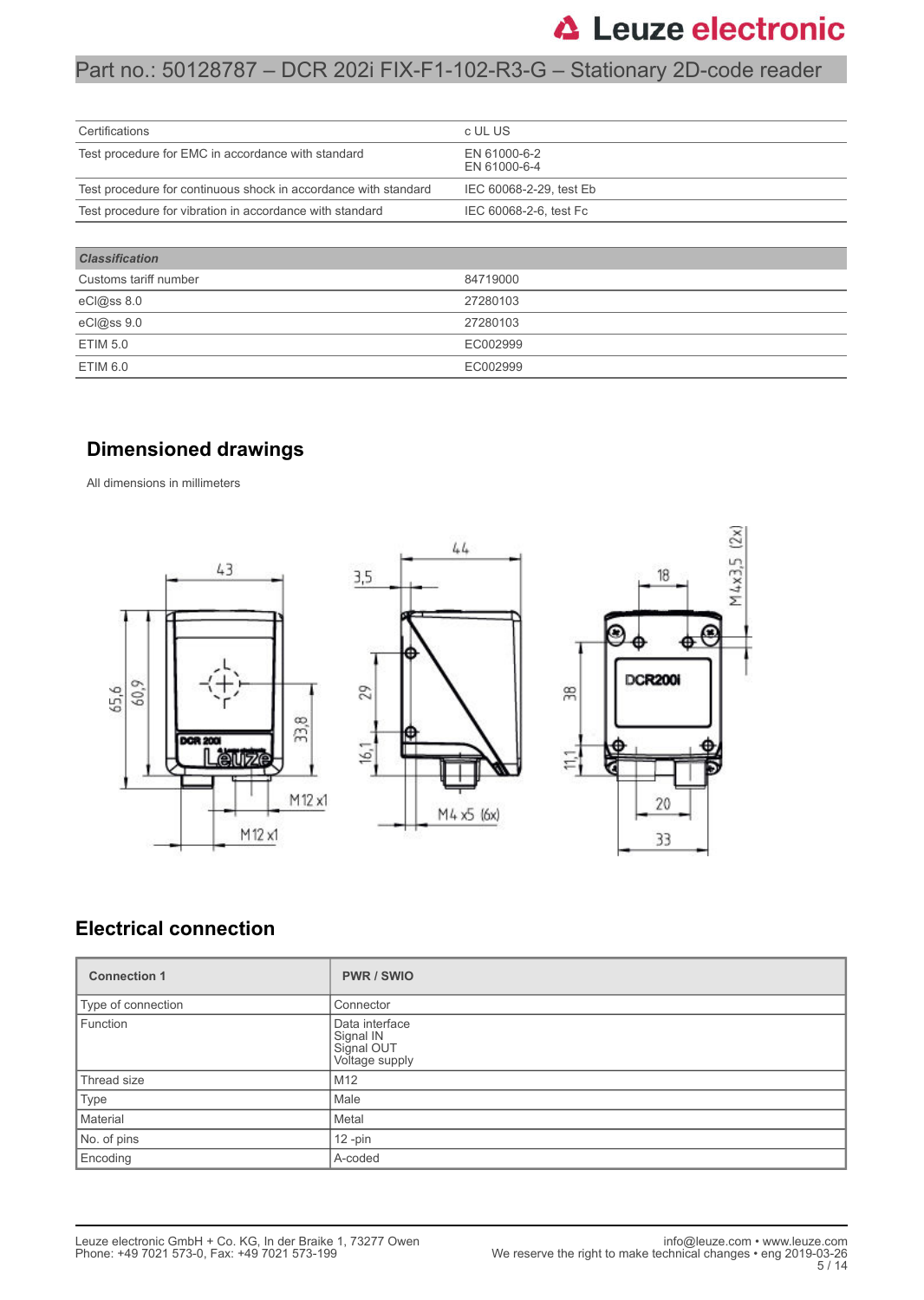# Part no.: 50128787 – DCR 202i FIX-F1-102-R3-G – Stationary 2D-code reader

| Pin                       | Pin assignment          |
|---------------------------|-------------------------|
| $\mathbf{1}$              | <b>VIN</b>              |
| $\overline{2}$            | <b>GNDIN</b>            |
| $\ensuremath{\mathsf{3}}$ | SWIN <sub>1</sub>       |
| $\overline{4}$            | SWOUT <sub>2</sub>      |
| 5                         | <b>FE</b>               |
| 6                         | GND RS 232 / GND RS 422 |
| $\overline{7}$            | Rx-                     |
| 8                         | Tx-                     |
| 9                         | RxD/Rx+                 |
| 10                        | $TxD/Tx+$               |
| 11                        | SWIO <sub>3</sub>       |
| 12                        | SWIO 4                  |



| <b>Connection 2</b> | <b>HOST</b>                               |
|---------------------|-------------------------------------------|
| Type of connection  | Connector                                 |
| Function            | Configuration interface<br>Data interface |
| Thread size         | M12                                       |
| Type                | Female                                    |
| Material            | Metal                                     |
| No. of pins         | $4$ -pin                                  |
| Encoding            | D-coded                                   |

| Pin | Pin assignment |
|-----|----------------|
|     | D+             |
|     | RD+            |
| đ   | $1$ )-         |
|     | RD-            |

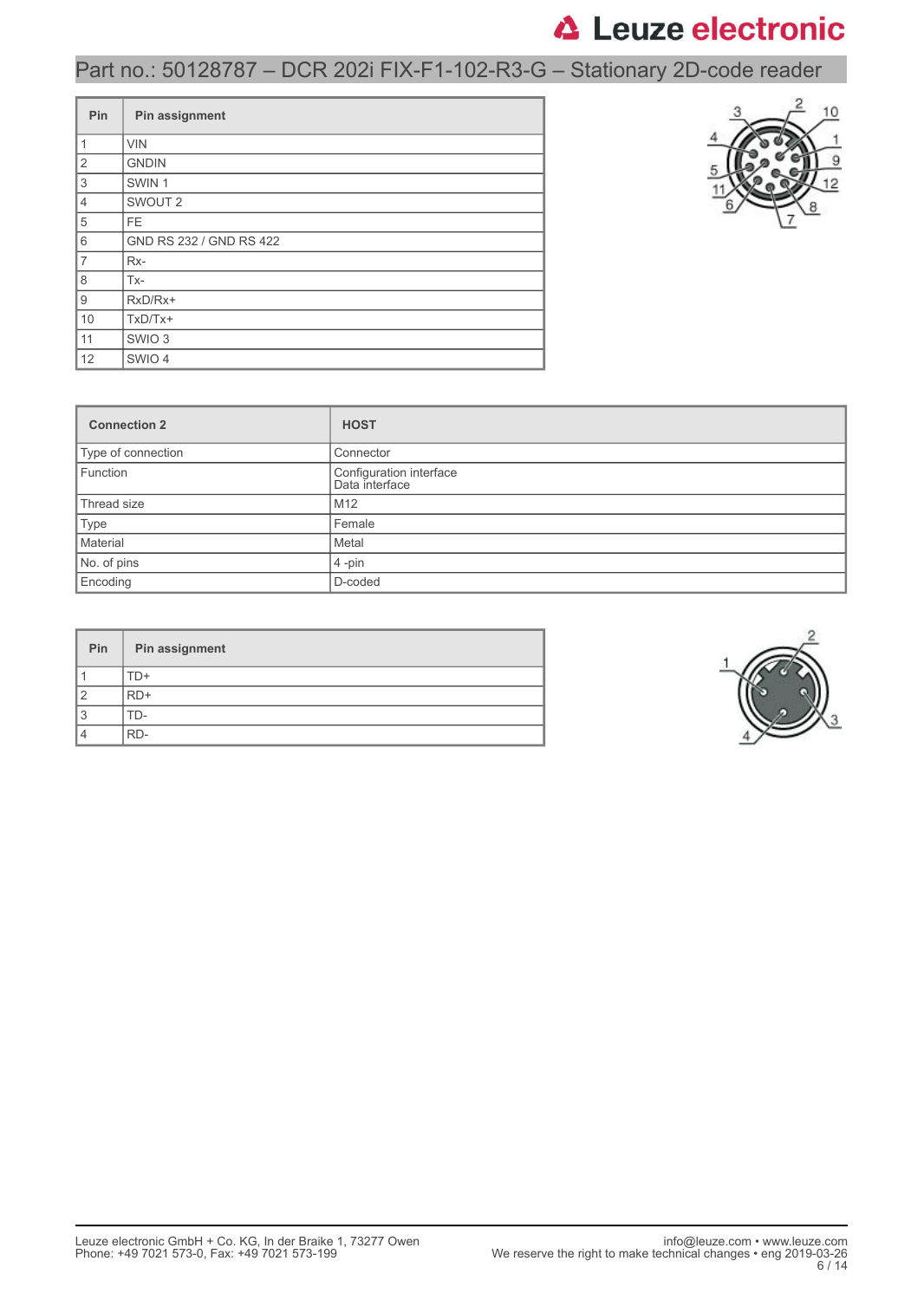### Part no.: 50128787 – DCR 202i FIX-F1-102-R3-G – Stationary 2D-code reader

#### **Diagrams**

Reading distances



Relationship between camera distance and reading field size

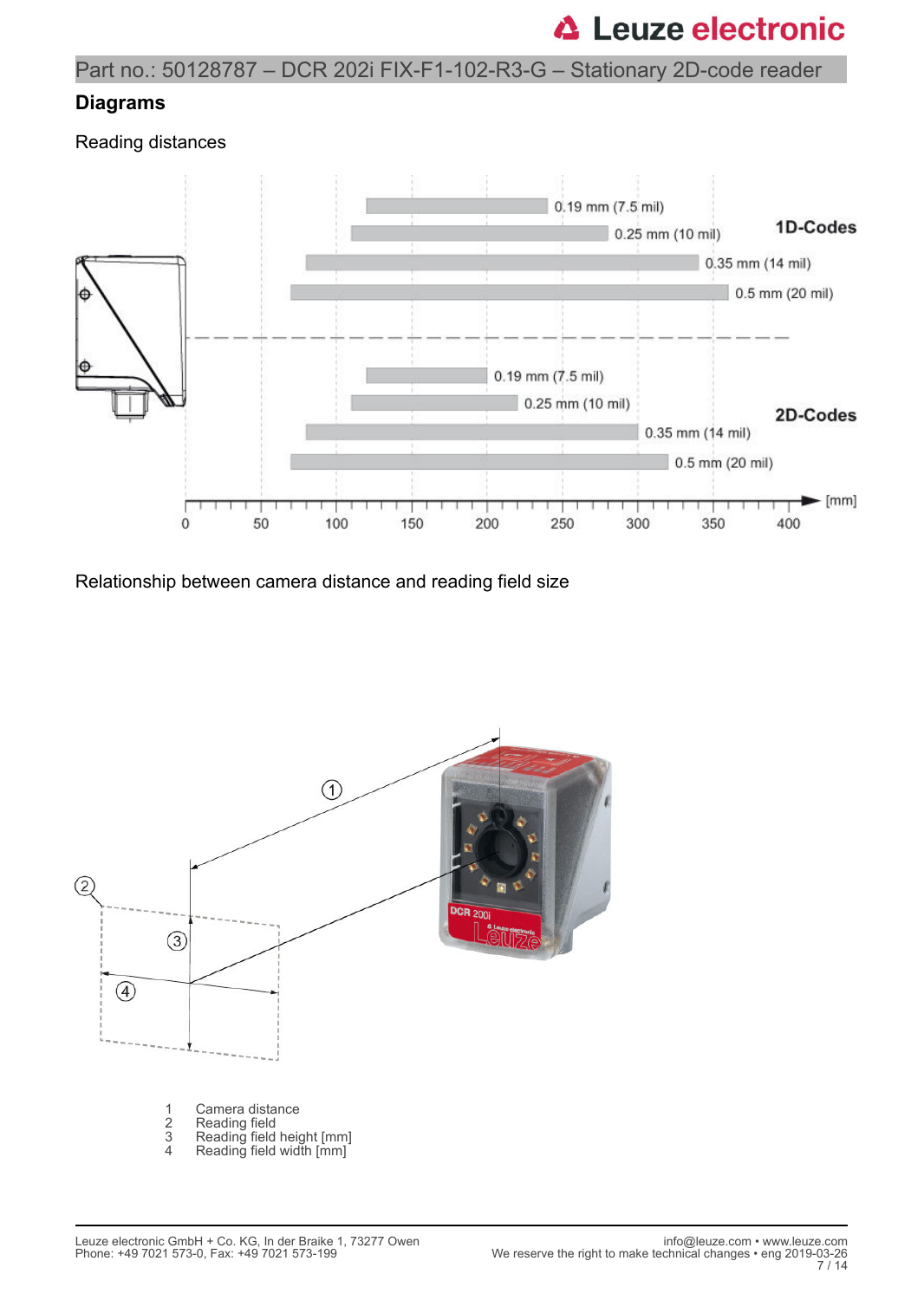### Part no.: 50128787 – DCR 202i FIX-F1-102-R3-G – Stationary 2D-code reader



1 Camera distance [mm]<br>2 Reading field: width x h Reading field: width x height [mm]

### **Operation and display**

#### LEDs

| <b>LED</b>     |             | <b>Display</b>           | <b>Meaning</b>                                 |
|----------------|-------------|--------------------------|------------------------------------------------|
|                | <b>PWR</b>  | Off                      | No supply voltage                              |
|                |             | Green, flashing          | Initialization                                 |
|                |             | Green, continuous light  | Operational readiness                          |
|                |             | Orange, continuous light | Service operation                              |
|                |             | Red, flashing            | Device OK, warning set                         |
|                |             | Red, continuous light    | Device error                                   |
| 2              | <b>NET</b>  | Off                      | No supply voltage                              |
|                |             | Green, flashing          | Initialization                                 |
|                |             | Green, continuous light  | Operational readiness                          |
|                |             | Red, flashing            | Communication error                            |
|                |             | Red, continuous light    | Network error                                  |
| 3              | <b>LINK</b> | Green, continuous light  | Ethernet connection is established             |
|                |             | Yellow, flashing         | Data exchange active                           |
| $\overline{4}$ | <b>TRIG</b> | Green, flashing          | Trigger and display of the read quality        |
| 5              | <b>AUTO</b> | Green, flashing          | Auto-setup and display of the read quality     |
| 6              | ADJ         | Green, flashing          | Alignment mode and display of the read quality |
| $\overline{7}$ |             | TEACH Green, flashing    | Teach-in and display of the read quality       |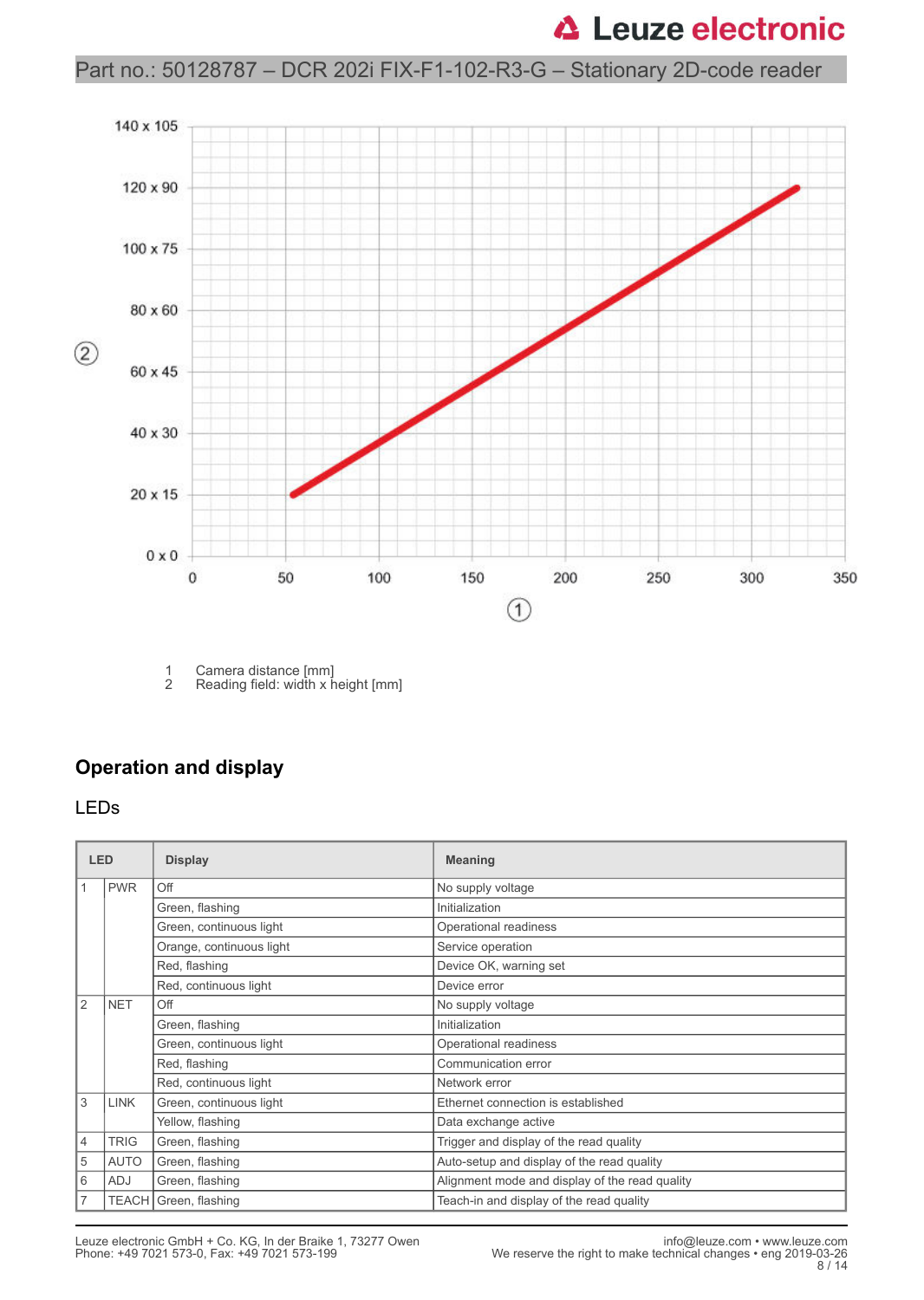### Part no.: 50128787 – DCR 202i FIX-F1-102-R3-G – Stationary 2D-code reader

#### **Part number code**

Part designation: **DCR XXX YYY-Z-AAA-BC-D-EEEE**

| <b>DCR</b>  | <b>Operating principle:</b><br>DCR: Dual Code Reader                                                                                                                                     |
|-------------|------------------------------------------------------------------------------------------------------------------------------------------------------------------------------------------|
| <b>XXXX</b> | Series/interface (integrated fieldbus technology):<br>202i: Ethernet TCP/IP, UDP, RS 232/RS 422<br>248i: PROFINET-IO, Ethernet TCP/IP, UDP, RS 232/RS 422                                |
| <b>YYY</b>  | Equipment:<br>FIX: Fixed focal length                                                                                                                                                    |
| Ζ           | Optics:<br>U: Ultra high density (very close)<br>N: High Density (close)<br>M: Medium Density (medium distance)<br>F: Low Density (remote)<br>L: Ultra low density (very large distance) |
| AAA         | Beam exit:<br>$102:$ front                                                                                                                                                               |
| B           | Illumination:<br>R: Red light                                                                                                                                                            |
| C           | <b>Resolution range:</b><br>3: 1280 x 960 pixels                                                                                                                                         |
| D           | <b>Protective screen:</b><br>n/a: Plastic<br>G: Glass<br>P: Polarization filter                                                                                                          |
| EEEE        | <b>Special equipment:</b><br>V: Stainless steel housing<br>F001: NPN inputs/outputs<br>H: with heating                                                                                   |

**Note**

A list with all available device types can be found on the Leuze electronic website at www.leuze.com.

#### **Notes**

|           | Observe intended use!                                                            |  |  |
|-----------|----------------------------------------------------------------------------------|--|--|
| $\bullet$ | This product is not a safety sensor and is not intended as personnel protection. |  |  |
|           | The product may only be put into operation by competent persons.                 |  |  |

• Only use the product in accordance with its intended use.

### **Accessories**

## Connection technology - Connection unit

| Part no. | <b>Designation</b>            | <b>Article</b>             | <b>Description</b>                                                                                                                                        |
|----------|-------------------------------|----------------------------|-----------------------------------------------------------------------------------------------------------------------------------------------------------|
| 50130109 | MA 150                        | Modular<br>connection unit | Supply voltage: 18  30 V<br>Current consumption, max.: 150 mA<br>Connections: 5 Piece(s)<br>Degree of protection: IP 67                                   |
| 50112893 | l MA 204i Profibus<br>Gateway | Modular<br>connection unit | Supply voltage: 18  30 V<br>Current consumption, max.: 300 mA<br>Interface: PROFIBUS DP, RS 232<br>Connections: 6 Piece(s)<br>Degree of protection: IP 65 |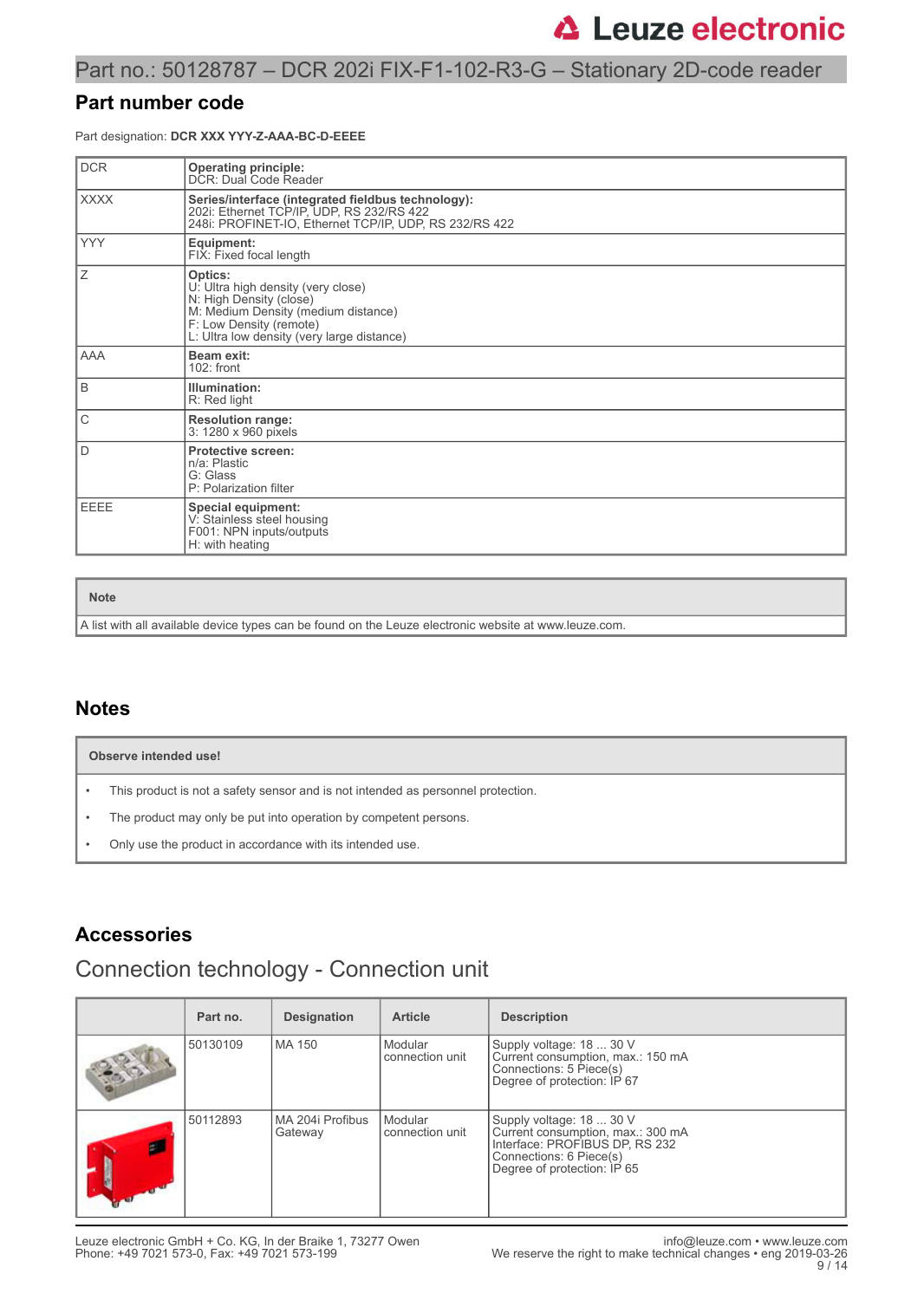### Part no.: 50128787 – DCR 202i FIX-F1-102-R3-G – Stationary 2D-code reader

| Part no. | <b>Designation</b>                     | <b>Article</b>             | <b>Description</b>                                                                                                                                        |
|----------|----------------------------------------|----------------------------|-----------------------------------------------------------------------------------------------------------------------------------------------------------|
| 50114154 | MA 235i<br>CANopen<br>Gateway          | Modular<br>connection unit | Supply voltage: 18  30 V<br>Current consumption, max.: 300 mA<br>Interface: CANopen, RS 232<br>Connections: 6 Piece(s)<br>Degree of protection: IP 65     |
| 50114155 | MA 238i EtherCAT Modular<br>Gateway    | connection unit            | Supply voltage: 18  30 V<br>Current consumption, max.: 300 mA<br>Interface: EtherCAT, RS 232<br>Connections: 6 Piece(s)<br>Degree of protection: IP 65    |
| 50112891 | MA 248i Profinet<br>Gateway            | Modular<br>connection unit | Supply voltage: 18  30 V<br>Current consumption, max.: 300 mA<br>Interface: PROFINET, RS 232<br>Connections: 6 Piece(s)<br>Degree of protection: IP 65    |
| 50114156 | MA 255i<br><b>DeviceNet</b><br>Gateway | Modular<br>connection unit | Supply voltage: 18  30 V<br>Current consumption, max.: 300 mA<br>Interface: RS 232. DeviceNet<br>Connections: 6 Piece(s)<br>Degree of protection: IP 67   |
| 50114157 | MA 258i EtherNet/<br>IP Gateway        | Modular<br>connection unit | Supply voltage: 18  30 V<br>Current consumption, max.: 300 mA<br>Interface: EtherNet IP, RS 232<br>Connections: 6 Piece(s)<br>Degree of protection: IP 65 |

# Connection technology - Connection cables

|  | Part no. | <b>Designation</b>                         | <b>Article</b>   | <b>Description</b>                                                                                                                                                 |
|--|----------|--------------------------------------------|------------------|--------------------------------------------------------------------------------------------------------------------------------------------------------------------|
|  | 50130281 | KD S-M12-CA-<br>P <sub>1</sub> -020        | Connection cable | Connection 1: Connector, M12, Axial, Female, A-coded, 12-pin<br>Connection 2: Open end<br>Shielded: Yes<br>Cable length: 2,000 mm<br>Sheathing material: PUR       |
|  | 50130282 | <b>KD S-M12-CA-</b><br>P <sub>1</sub> -050 | Connection cable | Connection 1: Connector, M12, Axial, Female, A-coded, 12-pin<br>Connection 2: Open end<br>Shielded: Yes<br>Cable length: 5,000 mm<br>Sheathing material: PUR       |
|  | 50130283 | <b>KD S-M12-CA-</b><br>P <sub>1</sub> -100 | Connection cable | Connection 1: Connector, M12, Axial, Female, A-coded, 12-pin<br>Connection 2: Open end<br>Shielded: Yes<br>Cable length: 10,000 mm<br>Sheathing material: PUR      |
|  | 50134943 | <b>KD S-M12-CW-</b><br>P <sub>1</sub> -050 | Connection cable | Connection 1: Connector, M12, Angled, Female, A-coded, 12 -<br>pin<br>Connection 2: Open end<br>Shielded: Yes<br>Cable length: 5,000 mm<br>Sheathing material: PUR |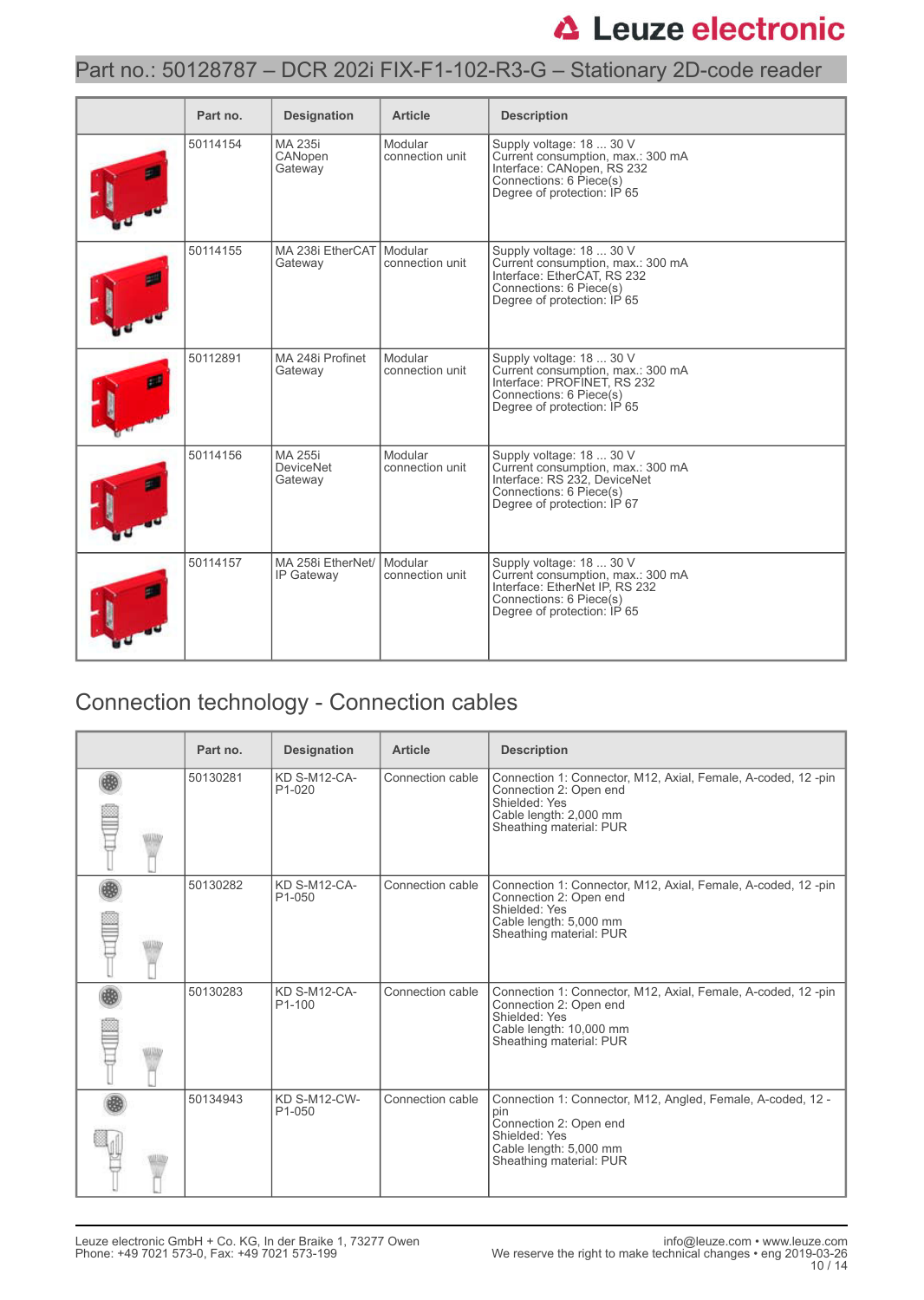### Part no.: 50128787 – DCR 202i FIX-F1-102-R3-G – Stationary 2D-code reader

| Part no. | <b>Designation</b>             | <b>Article</b>   | <b>Description</b>                                                                                                                                                                              |
|----------|--------------------------------|------------------|-------------------------------------------------------------------------------------------------------------------------------------------------------------------------------------------------|
| 50135073 | <b>KS ET-M12-4A-</b><br>P7-020 | Connection cable | Suitable for interface: Ethernet<br>Connection 1: Connector, M12, Axial, Male, D-coded, 4 -pin<br>Connection 2: Open end<br>Shielded: Yes<br>Cable length: 2,000 mm<br>Sheathing material: PUR  |
| 50135074 | <b>KS ET-M12-4A-</b><br>P7-050 | Connection cable | Suitable for interface: Ethernet<br>Connection 1: Connector, M12, Axial, Male, D-coded, 4-pin<br>Connection 2: Open end<br>Shielded: Yes<br>Cable length: 5,000 mm<br>Sheathing material: PUR   |
| 50135075 | <b>KS ET-M12-4A-</b><br>P7-100 | Connection cable | Suitable for interface: Ethernet<br>Connection 1: Connector, M12, Axial, Male, D-coded, 4 -pin<br>Connection 2: Open end<br>Shielded: Yes<br>Cable length: 10,000 mm<br>Sheathing material: PUR |
| 50135076 | <b>KS ET-M12-4A-</b><br>P7-150 | Connection cable | Suitable for interface: Ethernet<br>Connection 1: Connector, M12, Axial, Male, D-coded, 4 -pin<br>Connection 2: Open end<br>Shielded: Yes<br>Cable length: 15,000 mm<br>Sheathing material: PUR |
| 50135077 | <b>KS ET-M12-4A-</b><br>P7-300 | Connection cable | Suitable for interface: Ethernet<br>Connection 1: Connector, M12, Axial, Male, D-coded, 4 -pin<br>Connection 2: Open end<br>Shielded: Yes<br>Cable length: 30,000 mm<br>Sheathing material: PUR |
| 50134942 | <b>KS ET-M12-4W-</b><br>P7-050 | Connection cable | Suitable for interface: Ethernet<br>Connection 1: Connector, M12, Angled, Male, D-coded, 4 -pin<br>Connection 2: Open end<br>Shielded: Yes<br>Cable length: 5,000 mm<br>Sheathing material: PUR |

# Connection technology - Interconnection cables

|            | Part no. | <b>Designation</b>                     | <b>Article</b>           | <b>Description</b>                                                                                                                                                                                                                                               |
|------------|----------|----------------------------------------|--------------------------|------------------------------------------------------------------------------------------------------------------------------------------------------------------------------------------------------------------------------------------------------------------|
|            | 50132488 | KB JST-<br>M12A-12P-50                 | Interconnection<br>cable |                                                                                                                                                                                                                                                                  |
|            | 50137694 | KDS S-M12-CA-<br>M12-5A-<br>P1-004-23X | Interconnection<br>cable | Connection 1: Connector, M12, Axial, Female, A-coded, 12-pin<br>Connection 2: Connector, M12, Axial, Male, A-coded, 5-pin<br>Shielded: Yes<br>Cable, crossed: Connection 1, pin $2 \le$ > connection 2, pin 3<br>Cable length: 400 mm<br>Sheathing material: PUR |
| O)<br>1.11 | 50130284 | KDS S-M12-CA-<br>M12-CA-P1-020         | Interconnection<br>cable | Connection 1: Connector, M12, Axial, Female, A-coded, 12-pin<br>Connection 2: Connector, M12, Axial, Male, A-coded, 12-pin<br>Shielded: Yes<br>Cable length: 2,000 mm<br>Sheathing material: PUR                                                                 |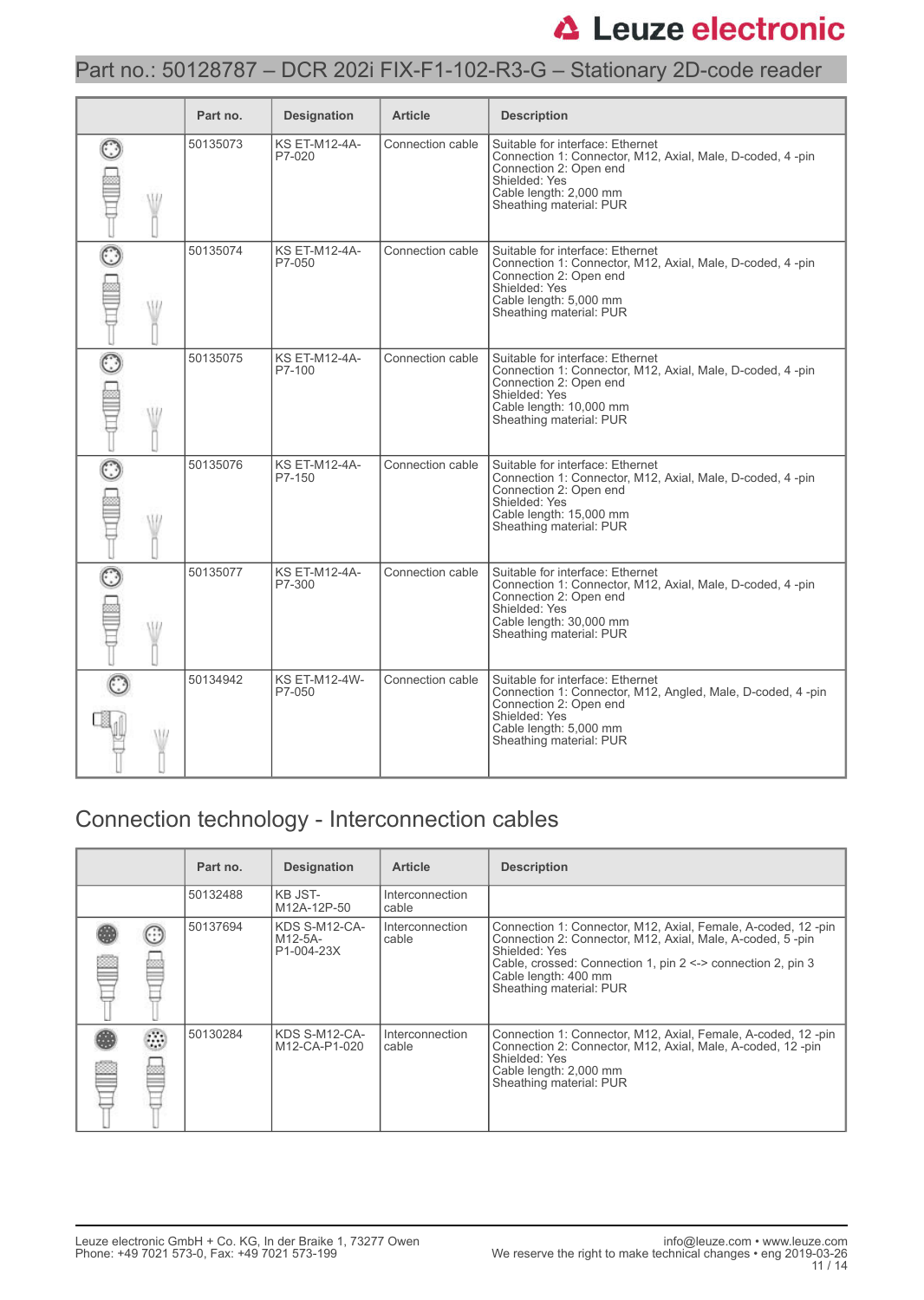## Part no.: 50128787 – DCR 202i FIX-F1-102-R3-G – Stationary 2D-code reader

|         |             | Part no. | <b>Designation</b>                     | <b>Article</b>           | <b>Description</b>                                                                                                                                                                                                                 |
|---------|-------------|----------|----------------------------------------|--------------------------|------------------------------------------------------------------------------------------------------------------------------------------------------------------------------------------------------------------------------------|
|         | O           | 50130285 | KDS S-M12-CA-<br>M12-CA-P1-050         | Interconnection<br>cable | Connection 1: Connector, M12, Axial, Female, A-coded, 12-pin<br>Connection 2: Connector, M12, Axial, Male, A-coded, 12-pin<br>Shielded: Yes<br>Cable length: 5,000 mm<br>Sheathing material: PUR                                   |
|         | ⊙           | 50130286 | KDS S-M12-CA-<br>M12-CA-P1-100         | Interconnection<br>cable | Connection 1: Connector, M12, Axial, Female, A-coded, 12-pin<br>Connection 2: Connector, M12, Axial, Male, A-coded, 12-pin<br>Shielded: Yes<br>Cable length: 10,000 mm<br>Sheathing material: PUR                                  |
| $\odot$ | $_{\odot}$  | 50137077 | <b>KSS ET-M12-4A-</b><br>M12-4A-P7-020 | Interconnection<br>cable | Suitable for interface: Ethernet<br>Connection 1: Connector, M12, Axial, Male, D-coded, 4 -pin<br>Connection 2: Connector, M12, Axial, Male, D-coded, 4-pin<br>Shielded: Yes<br>Cable length: 1,000 mm<br>Sheathing material: PUR  |
| ttill   |             | 50137078 | <b>KSS ET-M12-4A-</b><br>M12-4A-P7-050 | Interconnection<br>cable | Suitable for interface: Ethernet<br>Connection 1: Connector, M12, Axial, Male, D-coded, 4 -pin<br>Connection 2: Connector, M12, Axial, Male, D-coded, 4-pin<br>Shielded: Yes<br>Cable length: 1,000 mm<br>Sheathing material: PUR  |
| ි       | $_{\odot}$  | 50137079 | <b>KSS ET-M12-4A-</b><br>M12-4A-P7-100 | Interconnection<br>cable | Suitable for interface: Ethernet<br>Connection 1: Connector, M12, Axial, Male, D-coded, 4 -pin<br>Connection 2: Connector, M12, Axial, Male, D-coded, 4-pin<br>Shielded: Yes<br>Cable length: 10,000 mm<br>Sheathing material: PUR |
|         | $_{\odot}$  | 50137080 | <b>KSS ET-M12-4A-</b><br>M12-4A-P7-150 | Interconnection<br>cable | Suitable for interface: Ethernet<br>Connection 1: Connector, M12, Axial, Male, D-coded, 4 -pin<br>Connection 2: Connector, M12, Axial, Male, D-coded, 4-pin<br>Shielded: Yes<br>Cable length: 15,000 mm<br>Sheathing material: PUR |
| $\odot$ | ⇔<br>Ò      | 50135080 | KSS ET-M12-4A-<br>RJ45-A-P7-020        | Interconnection<br>cable | Suitable for interface: Ethernet<br>Connection 1: Connector, M12, Axial, Male, D-coded, 4-pin<br>Connection 2: RJ45<br>Shielded: Yes<br>Cable length: 2,000 mm<br>Sheathing material: PUR                                          |
|         | ⇔<br>ÿ<br>Ū | 50135081 | KSS ET-M12-4A-<br>RJ45-A-P7-050        | Interconnection<br>cable | Suitable for interface: Ethernet<br>Connection 1: Connector, M12, Axial, Male, D-coded, 4-pin<br>Connection 2: RJ45<br>Shielded: Yes<br>Cable length: 5,000 mm<br>Sheathing material: PUR                                          |
|         | ⇔<br>甘量     | 50135082 | KSS ET-M12-4A-<br>RJ45-A-P7-100        | Interconnection<br>cable | Suitable for interface: Ethernet<br>Connection 1: Connector, M12, Axial, Male, D-coded, 4-pin<br>Connection 2: RJ45<br>Shielded: Yes<br>Cable length: 10,000 mm<br>Sheathing material: PUR                                         |
|         | ⇔<br>世軍     | 50135083 | <b>KSS ET-M12-4A-</b><br>RJ45-A-P7-150 | Interconnection<br>cable | Suitable for interface: Ethernet<br>Connection 1: Connector, M12, Axial, Male, D-coded, 4-pin<br>Connection 2: RJ45<br>Shielded: Yes<br>Cable length: 15,000 mm<br>Sheathing material: PUR                                         |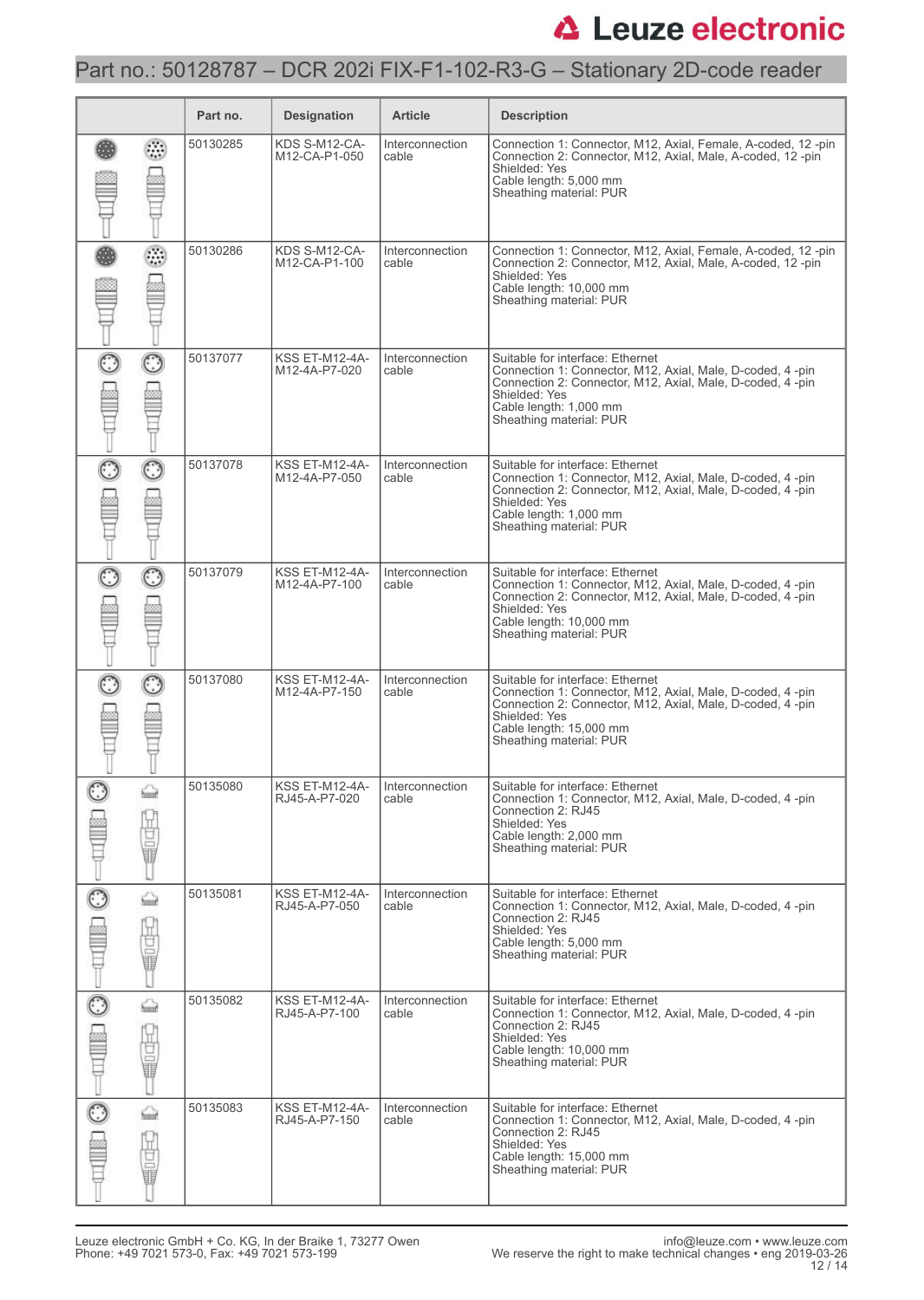### Part no.: 50128787 – DCR 202i FIX-F1-102-R3-G – Stationary 2D-code reader

|                   | Part no. | <b>Designation</b>                 | <b>Article</b>           | <b>Description</b>                                                                                                                                                                           |
|-------------------|----------|------------------------------------|--------------------------|----------------------------------------------------------------------------------------------------------------------------------------------------------------------------------------------|
| P<br>◡<br>÷<br>昌日 | 50135084 | IKSS ET-M12-4A-<br>I RJ45-A-P7-300 | Interconnection<br>cable | l Suitable for interface: Ethernet<br>Connection 1: Connector, M12, Axial, Male, D-coded, 4-pin<br>Connection 2: RJ45<br>Shielded: Yes<br>Cable length: 30,000 mm<br>Sheathing material: PUR |

### Connection technology - Connectors

| Part no. | <b>Designation</b> | <b>Article</b> | <b>Description</b>                                                                          |
|----------|--------------------|----------------|---------------------------------------------------------------------------------------------|
| 50132254 | D M12A-12P         | Connector      | Connection: Connector with solder connection, M12, Axial,<br>Female, A-coded, 12-pin        |
| 50112155 | S-M12A-ET          | Connector      | Suitable for interface: Ethernet<br>Connection: Connector, M12, Axial, Male, D-coded, 4-pin |

## Connection technology - Adapters

| Part no. | <b>Designation</b>         | <b>Article</b> | <b>Description</b>                                                                                                               |
|----------|----------------------------|----------------|----------------------------------------------------------------------------------------------------------------------------------|
| 50132255 | ID M12A-12P-<br><b>PWR</b> | Adapter        | Number of connections: 2 Piece(s)<br>Connection 1: Connector, M12, Axial, Female, A-coded, 12-pin  <br>Connection 2: Jack socket |

## Mounting technology - Mounting brackets

| Part no. | <b>Designation</b> | <b>Article</b>   | <b>Description</b>                                                                                                                                                                       |
|----------|--------------------|------------------|------------------------------------------------------------------------------------------------------------------------------------------------------------------------------------------|
| 50132151 | IBT 320M           | Mounting bracket | Design of mounting device: Angle, L-shape<br>Fastening, at system: Through-hole mounting<br>Mounting bracket, at device: Screw type<br>Type of mounting device: Rigid<br>Material: Metal |

## Mounting technology - Rod mounts

| Part no. | <b>Designation</b>                                    | <b>Article</b>  | <b>Description</b>                                                                                                                                                                                                                             |
|----------|-------------------------------------------------------|-----------------|------------------------------------------------------------------------------------------------------------------------------------------------------------------------------------------------------------------------------------------------|
| 50132150 | BTU 320M-D12                                          | Mounting system | Contains: 4x M4 x 6 screws<br>Design of mounting device: Mounting system<br>Fastening, at system: For 12 mm rod<br>Mounting bracket, at device: Screw type<br>Type of mounting device: Clampable, Adjustable, Turning, 360°<br>Material: Metal |
| 50132453 | <b>BTU 320M-</b><br>D <sub>12</sub> -RL <sub>70</sub> | Mounting system | Contains: 4x M4 x 6 screws<br>Design of mounting device: Mounting system<br>Fastening, at system: For 12 mm rod<br>Mounting bracket, at device: Screw type<br>Type of mounting device: Turning, 360°, Adjustable, Clampable<br>Material: Metal |